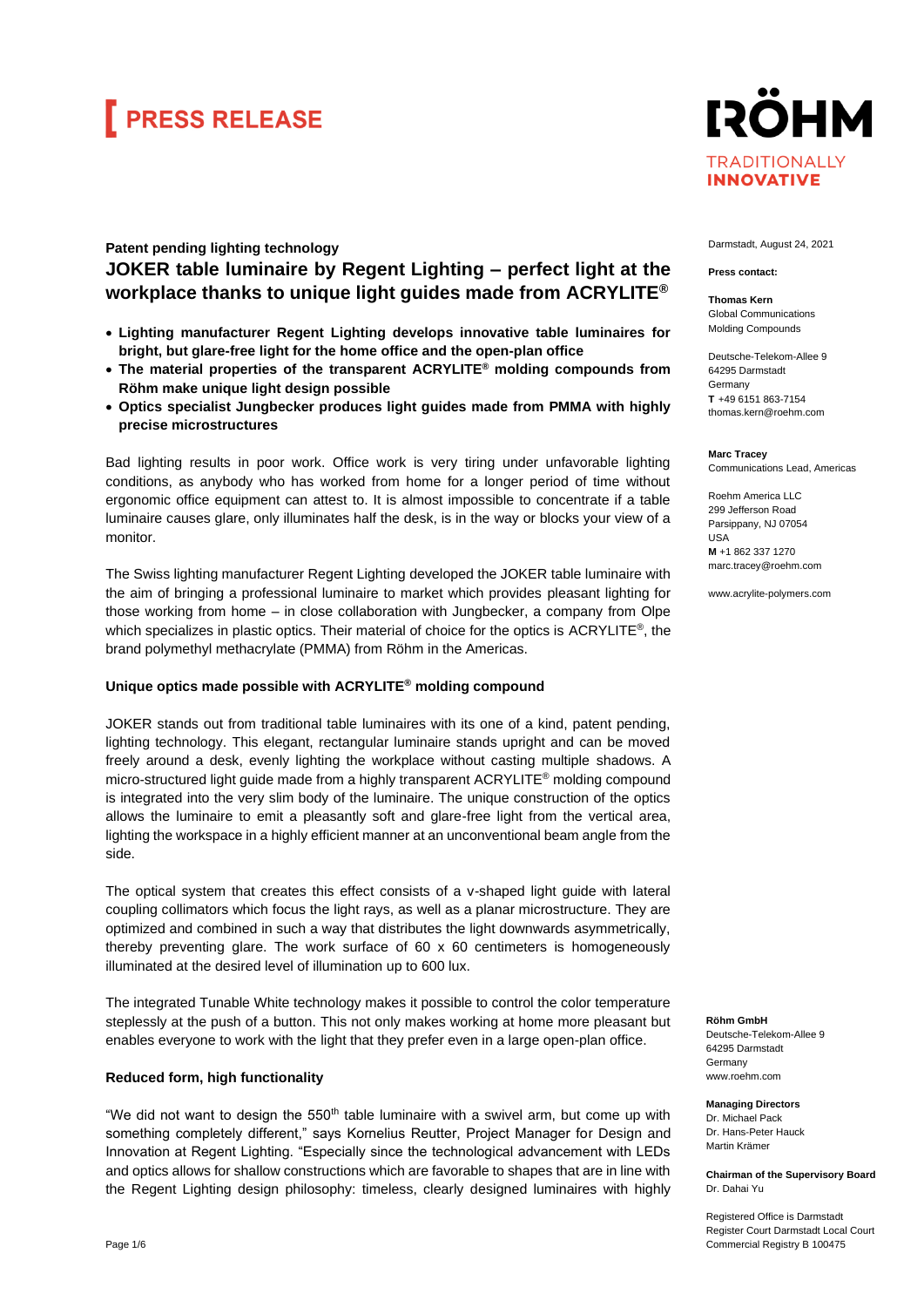# **FRESS RELEASE**



intelligent lighting technology." With his designs for JOKER, Reutter followed three guiding principles: Light is simple. Light is personalized and serves people. And the luminaire fits in harmoniously with the architecture and the space.

### **Light area inspired by infinity pools**

The designer got his inspiration for the surface light from infinity pools – fascinating swimming pools in which the water appears to be contained without a visible barrier. The implementation was successful: when the luminaire is on, the view is of a free-floating, homogeneous light area. The frame of the light guide made from  $ACRYLITE<sup>®</sup>$  is barely visible. It is just as surprising that no light emission is visible from the side.

This innovation is the result of the high demands Regent Lighting places on light design, the development and processing skills of Jungbecker and the optical properties of the  $ACRYLITE<sup>®</sup>$  molding compounds from Röhm. "It is crucial that the material absorbs as little light as possible. Highly transparent ACRYLITE® is ideally suited here," says Fabian Bürkli, Project Manager for Research & Development at Jungbecker.

"With a light transmittance higher than 92 percent, ACRYLITE® is one of the most transparent materials," describes Dr. René Kogler, Head of Product Management for Lighting, Extrusion, Optics at Röhm. "The transparency is only reduced by the physically induced reflection loss of four percent each on the light entry and exit surfaces. This is why our ACRYLITE<sup>®</sup> molding compounds are in high demand as a material for high-performance optics."

### **Extremely fine microstructures through hot stamping**

The optics for JOKER are produced in a special production process. In the first process step, the ACRYLITE® molding compound is made into a v-shaped blank with small cones at the thicker end, the optical couplings for the LEDs. In the second step, extremely fine microstructures are stamped into the light guide in a hot-stamping process.

"Our years of experience with the hot stamping technology allow us to precisely control the point and angles at which light is emitted by the component," explains Bürkli. Despite this expertise, the extraordinary complexity of the light guide for JOKER presented an extreme challenge, as the goal was for the asymmetric light distribution to illuminate as much of the work surface as possible without causing glare. "Together with Regent Lighting, we tested the boundaries of what is possible," he states. Reutter emphasizes: "I knew that it was theoretically possible to achieve this degree of precision, but it is fantastic when everything works in reality as well as in planning. And this is also due to ACRYLITE®, as it has excellent optical values and can be processed very precisely."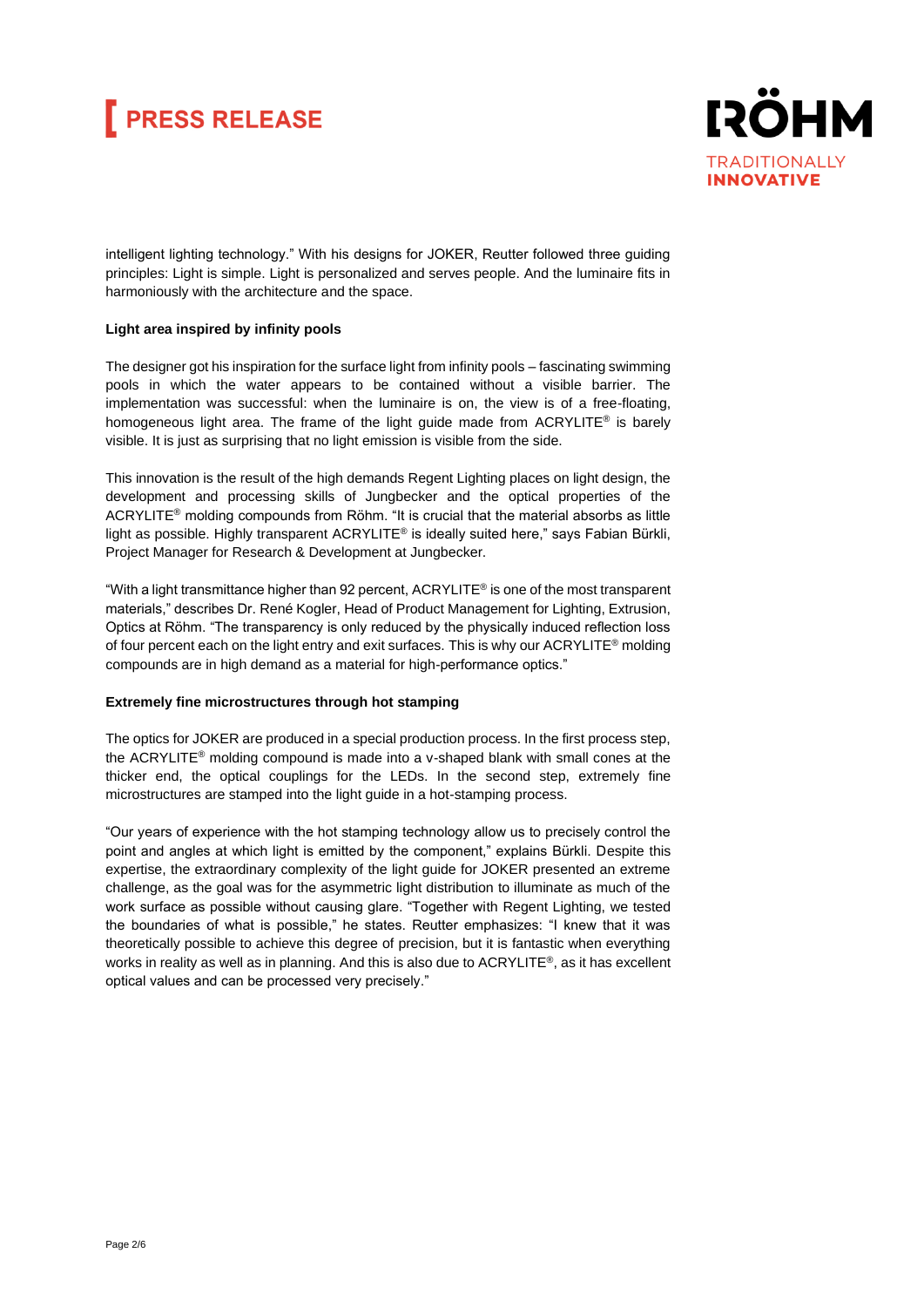# **PRESS RELEASE**





The JOKER table luminaire by Regent Lighting is equipped with a light guide made from a ACRYLITE® molding compound which directs the light exactly where it is needed. The homogeneous illumination of a work surface of 60 x 60 centimeters meets the standardized requirements for the illumination of a single workspace. © Regent Lighting



"Simply good light" is the principle Regent Lighting followed when designing the extraordinary table luminaire. A special feature is the entirely glare-free vertical light exit surface. The optics made from ACRYLITE® are designed to create a homogeneous area of soft light in a space. © Regent Lighting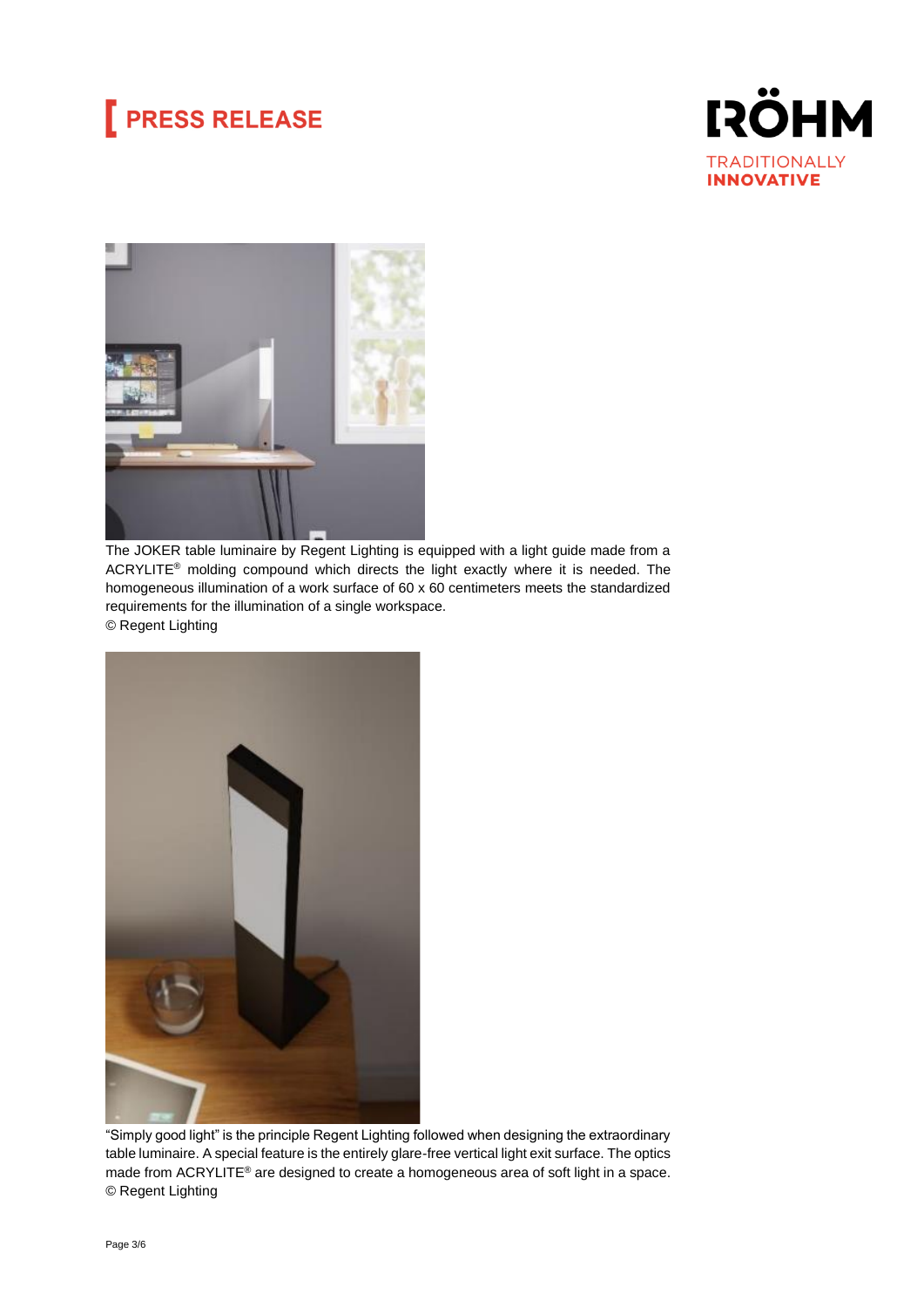# **PRESS RELEASE**





Individual light in the standardized environment of an open-plan office: With JOKER on their desks, employees can adjust the lighting to suit their individual needs. The Tunable White technology allows for a seamless transition between brightness and light color. The luminaire is easy to move and can be freely placed on the table, even immediately next to the monitor. © Regent Lighting



Minimalist design for maximum visual comfort: JOKER consists of a 54-centimeter tall and slim body made from anodized aluminum with an integrated thin light guide made from ACRYLITE®. The brand PMMA from Röhm in the Americas meets high requirements for function and aesthetics.

© Regent Lighting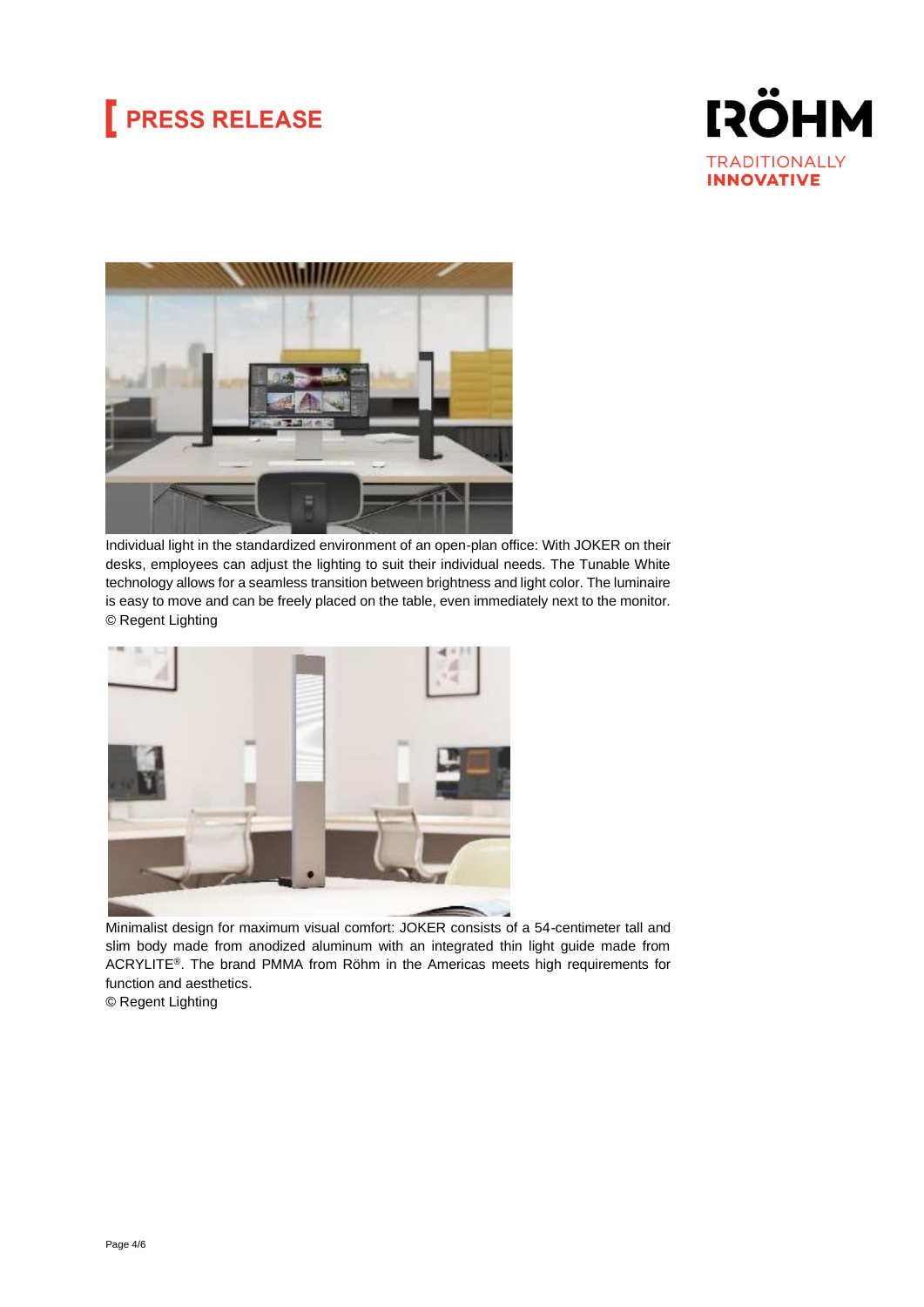# **PRESS RELEASE**





For a late shift when working from home: Even in the evening, JOKER provides pleasant, glare-free lighting without casting light directly into the user's eye. © Regent Lighting



ACRYLITE® molding compounds can be processed with highest precision. Jungbecker produces the light guide for JOKER in a multi-step hot stamping process. LED optical couplings and the fastening and positioning elements for the LED circuit board are located at the thicker end of the v-shaped component.

© Karl Jungbecker GmbH & Co. KG